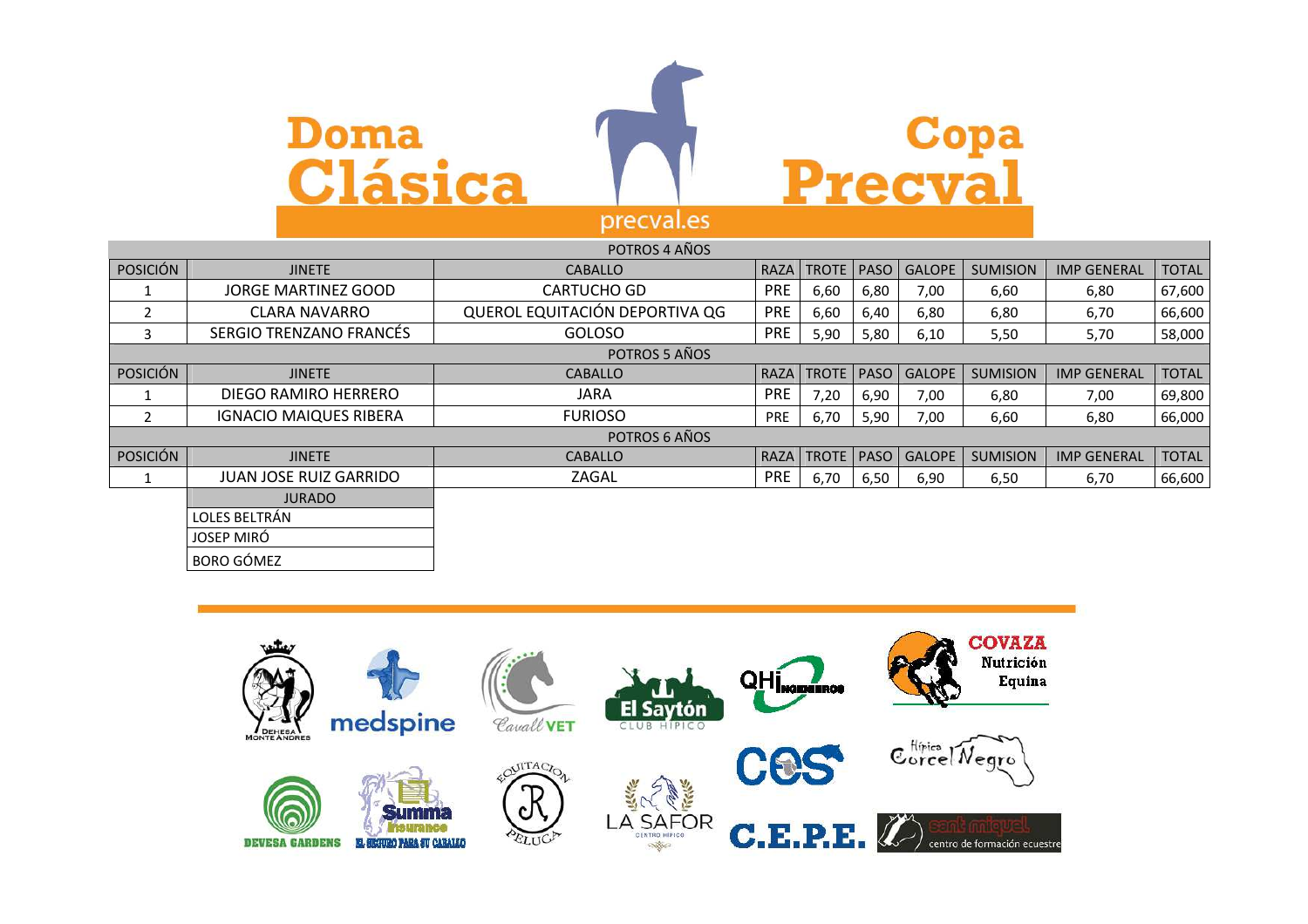

|                 | <b>INFANTILES EQUIPOS MENORES 16 AÑOS</b> |                                   |                                    |             |               |               |               |              |
|-----------------|-------------------------------------------|-----------------------------------|------------------------------------|-------------|---------------|---------------|---------------|--------------|
| <b>POSICION</b> | <b>JINETE</b>                             |                                   | <b>CABALLO</b>                     |             | <b>RAZA</b>   | <b>JUEZ C</b> | <b>JUEZB</b>  | <b>TOTAL</b> |
|                 | <b>FRANCISCO PUCHADES</b>                 |                                   | <b>LADINO FV</b>                   |             | <b>PRE</b>    | 67,500        | 64,500        | 66,000       |
| $\mathcal{P}$   | <b>MARIA PARRAS GARCIA</b>                |                                   | <b>CAMARON</b>                     |             |               | 68,333        | 62,667        | 65,500       |
| 3               | EVA RIPOLL SANCHIS                        |                                   | ALMONTEÑO                          |             | <b>PRE</b>    | 64,000        | 65,833        | 64,917       |
| 4               | <b>BLANCA ARLANDIS ALBEROLA</b>           |                                   | <b>FROYLAN</b>                     |             |               | 63,833        | 61,667        | 62,750       |
| 5               | <b>VICTORIA HONGPEI</b>                   | <b>FROYLAN</b>                    |                                    |             | 63,500        | 58,667        | 61,084        |              |
| 6               | ALBA MORA MORELL                          | <b>DIRECTOR XVIII</b>             |                                    | <b>PRE</b>  | 59,167        | 56,500        | 57,834        |              |
|                 | <b>CARLOS BONITO TAMARIT</b>              | <b>DIRECTOR XVIII</b>             |                                    | <b>PRE</b>  | 57,000        | 54,333        | 55,667        |              |
| 8               | <b>MARIA PARRAS GARCIA</b>                | <b>LICENCIADO</b>                 |                                    | <b>PRE</b>  | 49,667        | 48,500        | 49,084        |              |
|                 |                                           |                                   | INFANTILES EQUIPOS MAYORES 16 AÑOS |             |               |               |               |              |
| <b>POSICION</b> | <b>JINETE</b>                             |                                   | <b>CABALLO</b>                     | <b>RAZA</b> | <b>JUEZ C</b> |               | <b>JUEZ B</b> | <b>TOTAL</b> |
|                 | ANDREA CENTENO CALERO                     | <b>PASTORI VIII</b><br><b>PRE</b> |                                    |             | 59,000        |               | 62,000        | 60,500       |
|                 | <b>JURADO</b>                             |                                   |                                    |             |               |               |               |              |

|               | JURADO         |
|---------------|----------------|
| <b>JUEZ C</b> | SALVADOR GÓMEZ |
| <b>JUEZ B</b> | JOSEP MIRÓ     |

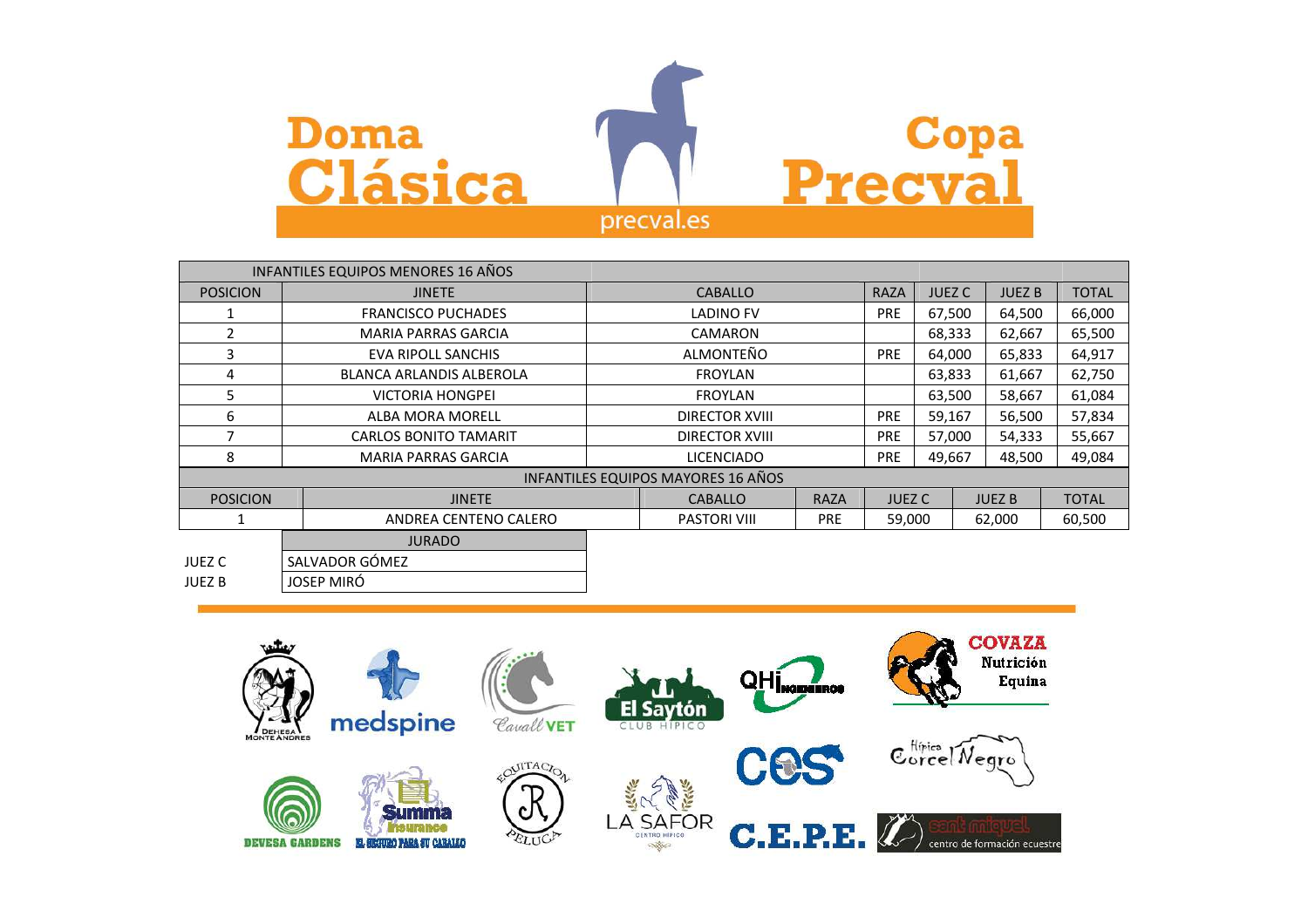

|                 | <b>JUVENILES 0* EQUIPOS</b> |                                  |            |               |               |              |  |  |
|-----------------|-----------------------------|----------------------------------|------------|---------------|---------------|--------------|--|--|
| <b>POSICION</b> | <b>JINETE</b>               | <b>CABALLO</b>                   | RAZA       | <b>JUEZ C</b> | <b>JUEZ B</b> | <b>TOTAL</b> |  |  |
|                 | DIEGO RAMIRO HERRERO        | <b>FAMOSO</b>                    | <b>PRE</b> | 64.57         | 62.14         | 63,357       |  |  |
|                 | LAURA ESTELLES ALVAREZ      | <b>MIRLO CEPE</b>                |            | 62.43         | 64,00         | 63,215       |  |  |
|                 | <b>BERNAT ESTELA</b>        | ZAPATERO EQUITACIÓN DEPORTIVA QG | PRE        | 63.57         | 62.71         | 63,143       |  |  |
|                 | PABLO PINTO                 | ZAMBRA EQUITACION DEPORTIVA QG   |            | 60.43         | 63,14         | 61,786       |  |  |

|        | <b>JURADO</b>  |
|--------|----------------|
| JUEZ C | JOSEP MIRÓ     |
| JUFZ B | SALVADOR GÓMEZ |

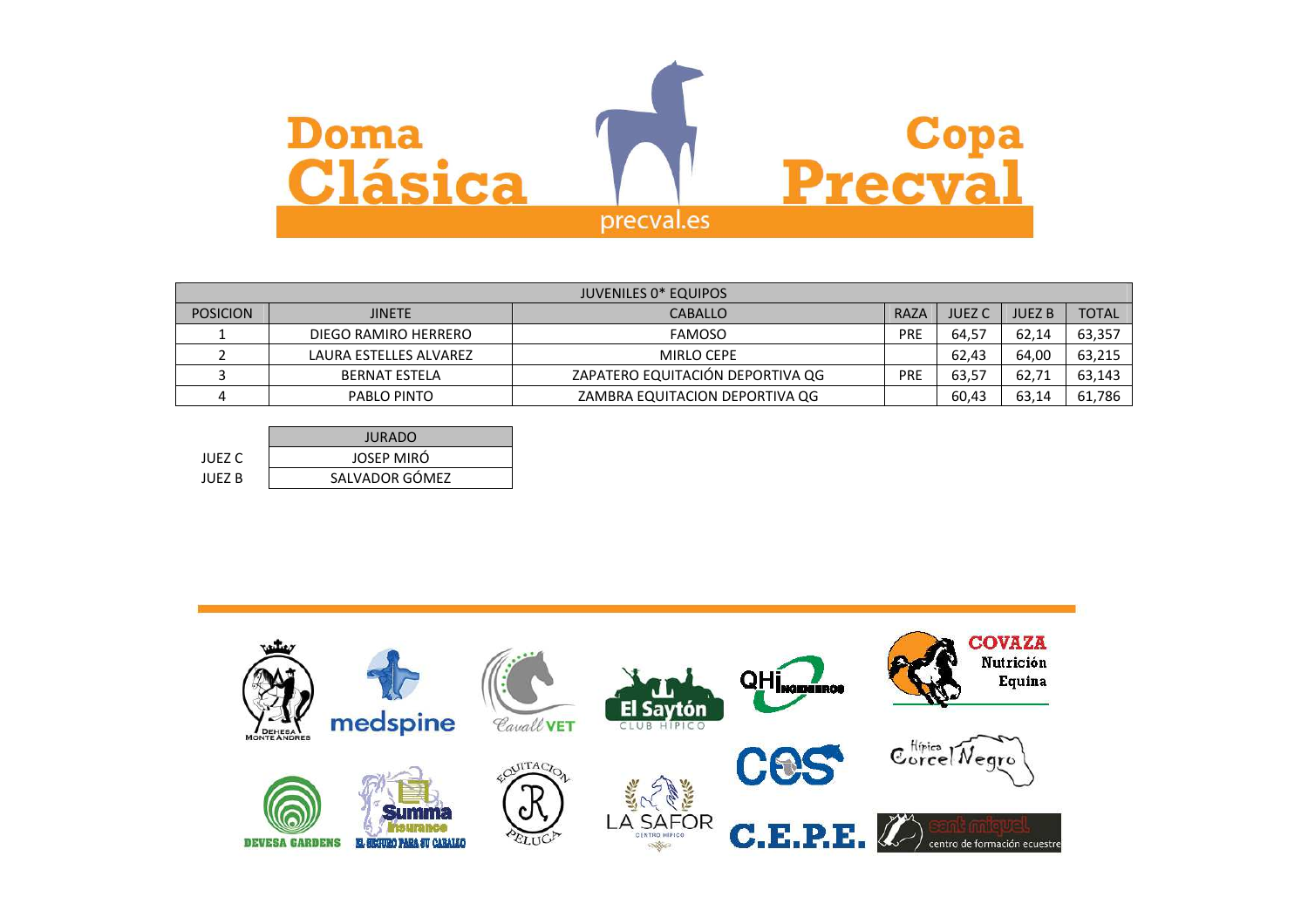

SALVADOR GÓMEZ

**JUEZ C** 



|                 | <b>JUVENILES EQUIPOS</b>      |                            |             |               |               |              |  |  |  |
|-----------------|-------------------------------|----------------------------|-------------|---------------|---------------|--------------|--|--|--|
| <b>POSICION</b> | <b>JINETE</b>                 | <b>CABALLO</b>             | <b>RAZA</b> | <b>JUEZ B</b> | <b>JUEZ C</b> | <b>TOTAL</b> |  |  |  |
|                 | ELENA DORIA BELENGUER         | <b>WINNER</b>              |             | 62.162        | 65,946        | 64,054       |  |  |  |
|                 | NAIRA ARANDINGA DEMETS        | <b>LIGTH A BONFIRE</b>     |             | 62,162        | 65,541        | 63,852       |  |  |  |
| 3               | <b>JOSE GARRIDO SANCHEZ</b>   | <b>ORDENADO YEF</b>        | <b>PRE</b>  | 62,568        | 64,324        | 63,446       |  |  |  |
| 4               | <b>JUAN BALLESTER SANCHIS</b> | <b>LANCELOT CEPE</b>       |             | 62,027        | 64,595        | 63,311       |  |  |  |
| 5               | MIGUEL ANGEL PEREZ            | <b>FANTASTIC LA GRANJA</b> | <b>PRE</b>  | 62,297        | 60,811        | 61,554       |  |  |  |
| 6               | SERGIO TRENZANO FRANCÉS       | <b>OBRADOR VIII</b>        | <b>PRE</b>  | 55,000        | 60,135        | 57,568       |  |  |  |
|                 | <b>VANESA FORANO SERRA</b>    | <b>MACHAQUITO VI</b>       | <b>PRE</b>  | 55,135        | 58,919        | 57,027       |  |  |  |
| 8               | Mª DEL MAR HIGUERAS ALMAZAN   | <b>OBSESSION</b>           |             | 55,811        | 54,054        | 54,933       |  |  |  |
|                 |                               |                            |             |               |               |              |  |  |  |
|                 | <b>JURADO</b>                 |                            |             |               |               |              |  |  |  |
| <b>JUEZ B</b>   | LOLES BELTRÁN                 |                            |             |               |               |              |  |  |  |

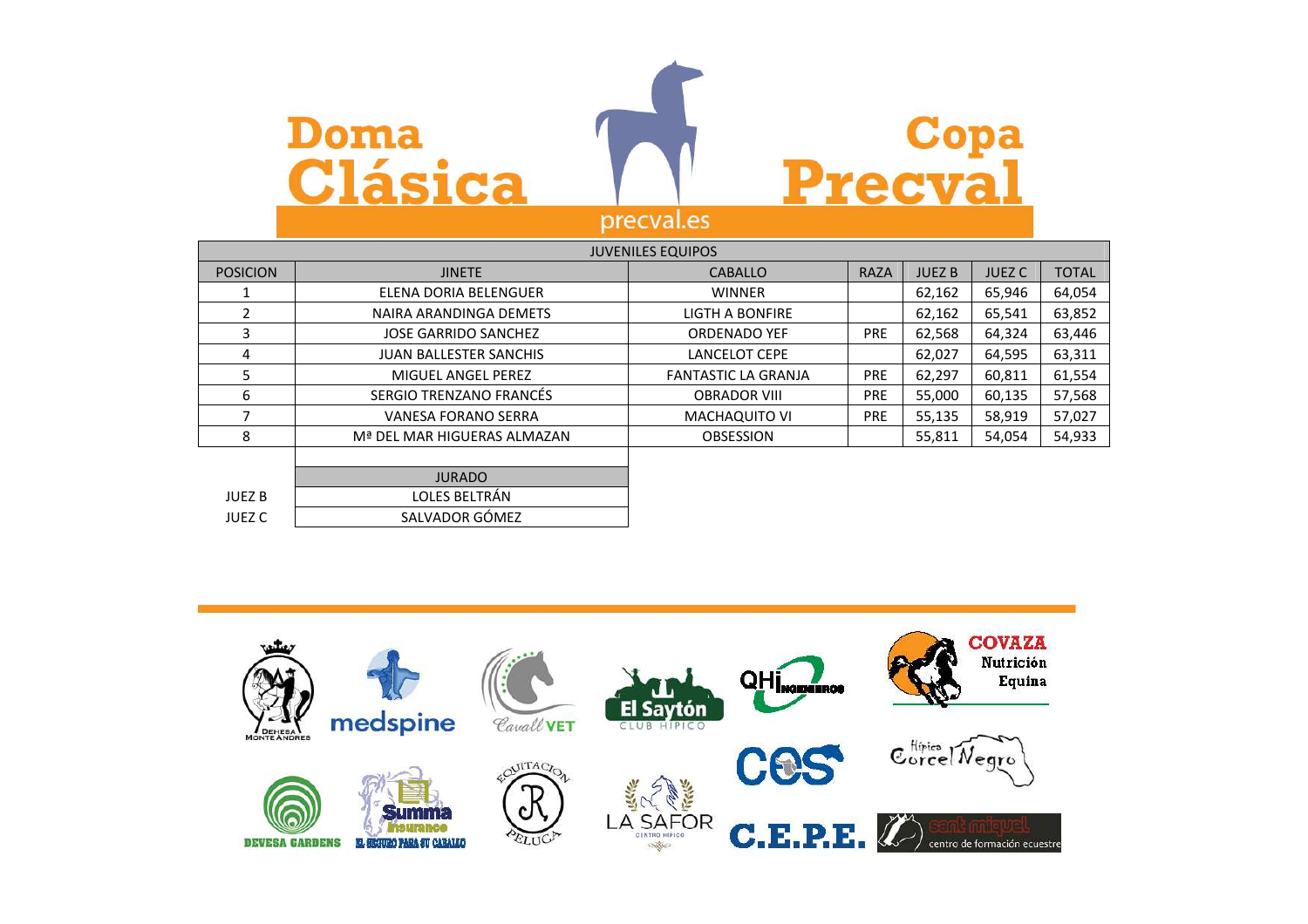

| <b>BENJAMINES 2</b> |                               |                |             |        |               |              |  |  |
|---------------------|-------------------------------|----------------|-------------|--------|---------------|--------------|--|--|
| <b>POSICION</b>     | <b>JINETE</b>                 | <b>CABALLO</b> | <b>RAZA</b> | JUEZ B | <b>JUEZ C</b> | <b>TOTAL</b> |  |  |
|                     | <b>JUAN JOSE RUIZ ESTEBAN</b> | AXO CEPE       |             | 72,000 | 68,000        | 70,000       |  |  |
|                     | VIGO ANDUIX                   | CIRO VIII      | PRE         | 61.667 | 58,667        | 60,167       |  |  |

|        | <b>JURADO</b>  |
|--------|----------------|
| JUFZ B | JOSEP MIRÓ     |
| JUEZ C | SALVADOR GÓMEZ |

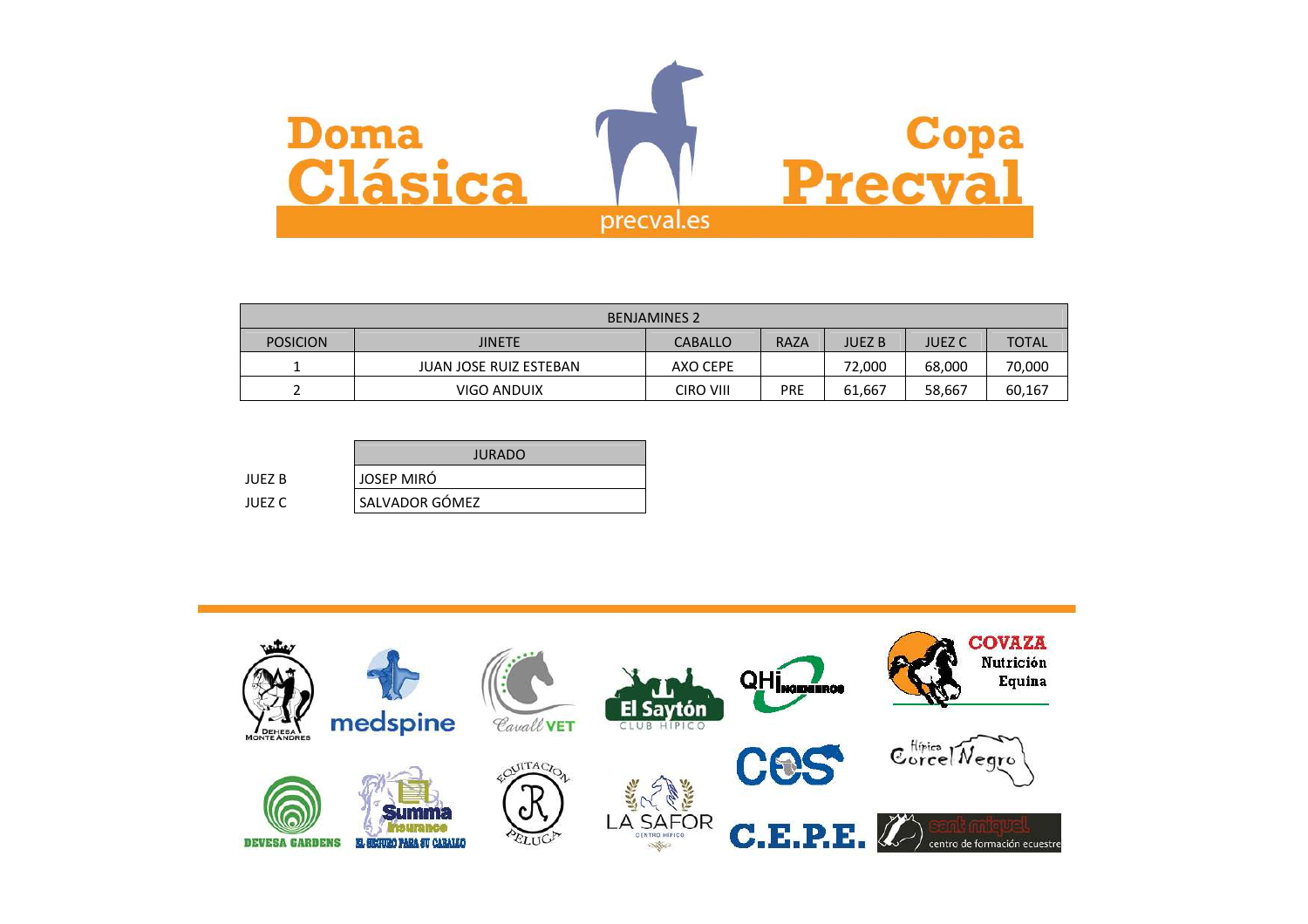

|                 |                           | AP                            |             |              |
|-----------------|---------------------------|-------------------------------|-------------|--------------|
| <b>POSICION</b> | <b>JINETE</b>             | <b>CABALLO</b>                | <b>RAZA</b> | <b>TOTAL</b> |
| 1               | NOA ALBIÑANA GARCIA       | <b>DANDY</b>                  |             | 73,478       |
| $\overline{2}$  | AINHOA GONZALEZ FLORES    | SPIRIT EQUIPO DOMA JG         |             | 66,522       |
| 3               | NATALIA SANCHEZ GOMIS     | <b>FITO</b>                   |             | 65,652       |
| 4               | LUCIA BARBERA RAUSELL     | PRINCIPE DEVESA GARDENS       | <b>PRE</b>  | 65,435       |
| 5               | <b>ALEXIA DE VICENTE</b>  | <b>JUPITER DEVESA GARDENS</b> | <b>PRE</b>  | 64,565       |
| 6               | SARA FERNANDEZ DE CORDOVA | <b>CAMPEON DEVESA GARDENS</b> |             | 63,696       |
| 7               | IZARA FAJARDO             | MAREA                         |             | 62,609       |
| 8               | MARTA ALARIO GALAN        | <b>ASHA</b>                   |             | 62,609       |
| 12              | <b>BLANCA PALOMARES</b>   | <b>CAMPEON DEVESA GARDENS</b> |             | 61,957       |
| 9               | <b>PAU MORA MORELL</b>    | <b>IDEAL D'ARMANCE</b>        |             | 61,739       |
| 10              | SOFIA AGUILAR             | NOGAL EQUTACION DEPORTIVA QG  | <b>PRE</b>  | 61,522       |
| 11              | AITANA VINAIXA GOMEZ      | DARDO AM II                   | <b>PRE</b>  | 61,304       |
|                 | <b>JURADO</b>             |                               |             |              |
|                 | <b>JOSEP MIRÓ</b>         |                               |             |              |
|                 | LOLES BELTRÁN             |                               |             |              |

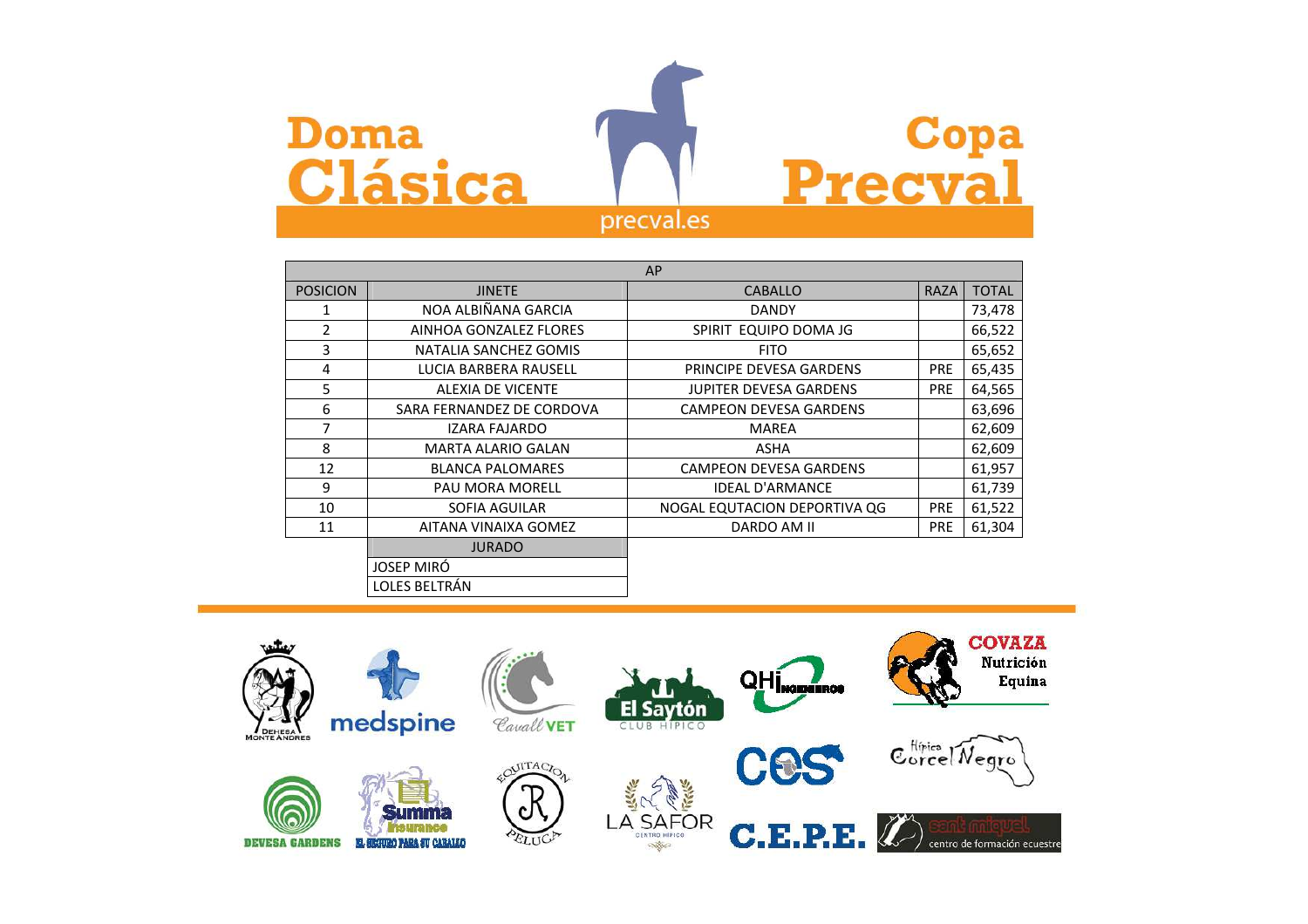## **Doma Clásica**



| ALEVINES EQUIPOS MAYORES 14 AÑOS |                              |                               |             |               |               |              |  |
|----------------------------------|------------------------------|-------------------------------|-------------|---------------|---------------|--------------|--|
| <b>POSICION</b>                  | <b>JINETE</b>                | <b>CABALLO</b>                | <b>RAZA</b> | <b>JUEZ B</b> | <b>JUEZ C</b> | <b>TOTAL</b> |  |
|                                  | AMELIA CAMPOS GONZÁLEZ       | <b>DESEADA CXIX</b>           | <b>PRE</b>  | 63,485        | 67,879        | 65,682       |  |
|                                  | <b>ADRIAN NIETO BRETONES</b> | <b>INDIO</b>                  |             | 62,273        | 68,636        | 65,455       |  |
| 3                                | <b>MARIA RUIZ BORDERIA</b>   | <b>JUPITER DEVESA GARDENS</b> | <b>PRE</b>  | 63,030        | 66,515        | 64,773       |  |
| 4                                | <b>CHRISTELLE DE BRITO</b>   | <b>KORONEL</b>                | <b>PRE</b>  | 62,576        | 65,909        | 64,243       |  |
|                                  | ALICIA DEL PINO DOLZ         | PRINCIPE DEVESA GARDENS       | <b>PRE</b>  | 62,273        | 65,606        | 63,940       |  |
| 6                                | CLARA RAMA ZARAGOZA          | <b>DA VINCI</b>               |             | 61,364        | 65,000        | 63,182       |  |
|                                  | LAURA OLIVER                 | <b>TERRE DEVESA GARDENS</b>   |             | 59,242        | 65,758        | 62,500       |  |
| 8                                | LLIRIS GOMEZ FERRI           | <b>BED DE LA CARRASCA</b>     | <b>PRE</b>  | 61,364        | 62,879        | 62,122       |  |
| 9                                | ROSA Mª ALBACETE MONDRAGÓN   | MACAHQUITO VI                 | <b>PRE</b>  | 58,333        | 61,212        | 59,773       |  |

|        | <b>JURADO</b>     |  |  |  |  |
|--------|-------------------|--|--|--|--|
| IUFZ B | SALVADOR GOMEZ    |  |  |  |  |
| IUFZ C | <b>JOSEP MIRÓ</b> |  |  |  |  |

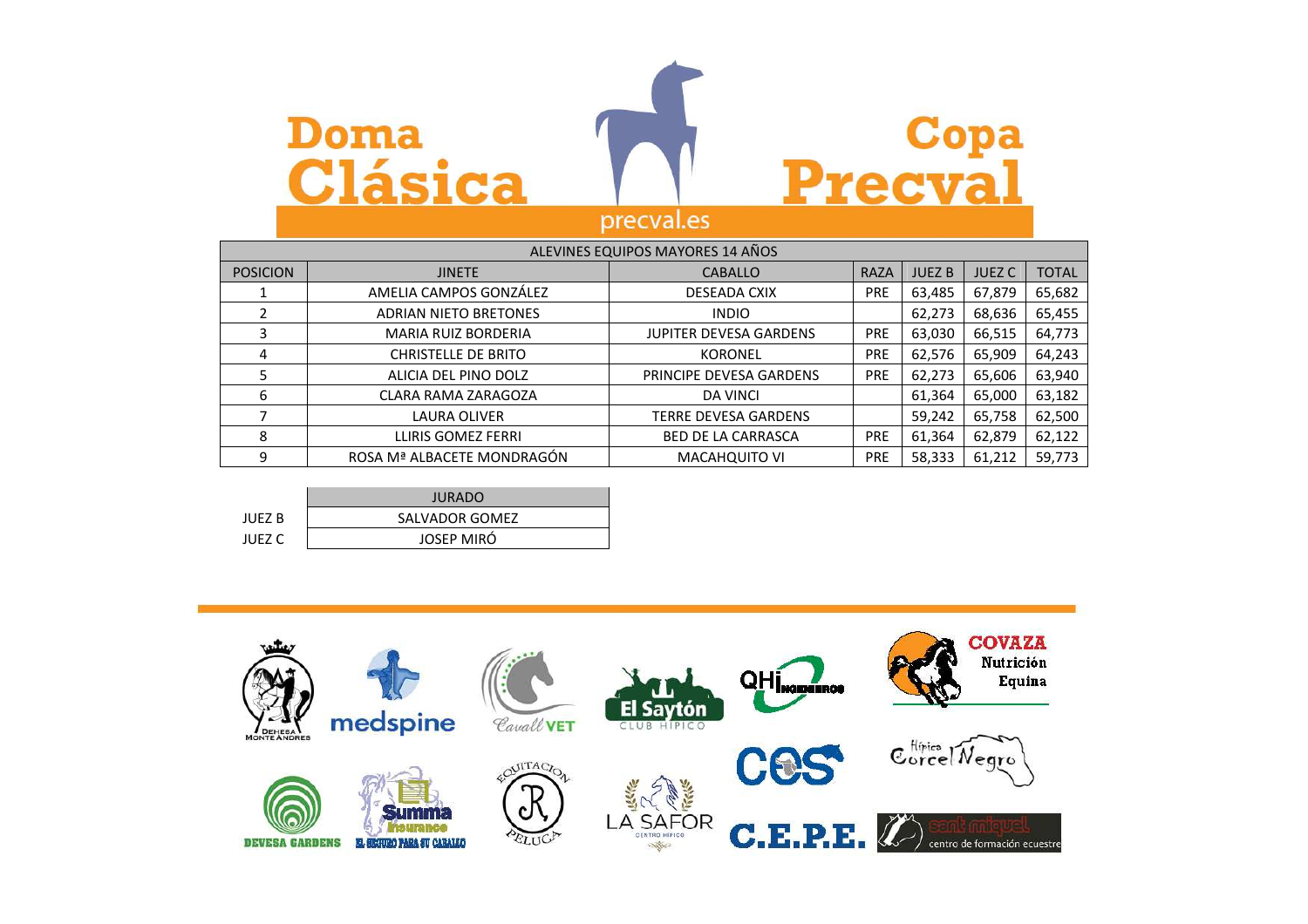# **Doma Clásica**



|                 |                              | ALEVINES EQUIPOS MENORES 14 AÑOS |             |               |              |              |
|-----------------|------------------------------|----------------------------------|-------------|---------------|--------------|--------------|
| <b>POSICION</b> | <b>JINETE</b>                | <b>CABALLO</b>                   | <b>RAZA</b> | <b>JUEZ C</b> | <b>JUEZB</b> | <b>TOTAL</b> |
| 1               | JUNE ALBIÑANA GARCIA         | <b>DANDY</b>                     |             | 75,909        | 69,697       | 72,803       |
| $\overline{2}$  | NEREA DE LLAGO ADRIAN        | DARDO EL CORCEL NEGRO            |             | 69,394        | 65,909       | 67,652       |
| 3               | <b>MARTA GARCÍA</b>          | ASLAN                            |             | 68,333        | 65,606       | 66,970       |
| 4               | MERITXELL BARBERA MIRALLES   | PRINCIPE DEVESA GARDENS          | <b>PRE</b>  | 68,333        | 63,788       | 66,061       |
| 5               | MARIA SANGENARO GARCIA       | MAKELELE                         | PRE         | 67,879        | 61,818       | 64,849       |
| 6               | PAULA ORO PONCE              | <b>DESEADA CXIX</b>              | PRE         | 64,848        | 62,727       | 63,788       |
| 7               | MARIA SANGENARO GARCIA       | NARRADOR DEL ROCIN               | PRE         | 65,606        | 61,364       | 63,485       |
| 8               | LUCIA SANCHEZ GOMIS          | <b>ROMEO</b>                     |             | 63,788        | 62,576       | 63,182       |
| 9               | <b>GEMMA AMAT</b>            | <b>TROYA</b>                     | PRE         | 63,788        | 62,273       | 63,031       |
| 10              | SARA MARIN MORENO            | <b>LIMITE CEPE</b>               | PRE         | 64,394        | 60,152       | 62,273       |
| 11              | NAIRA EDO GALÁN              | <b>ULISES</b>                    |             | 62,273        | 61,515       | 61,894       |
| 12              | LUCIA CALZADA MARTINEZ       | LUCERO 66                        | PRE         | 62,424        | 61,061       | 61,743       |
| 13              | <b>IGNACIO IBANEZ ALANDI</b> | CROMO                            |             | 61,061        | 61,364       | 61,213       |
| 14              | SARA VALLADOLID SANCHEZ      | CROMO                            |             | 61,970        | 60,152       | 61,061       |
| 15              | MARTA ZAFRA ALVARO           | LUCERO 66                        | PRE         | 62,879        | 57,576       | 60,228       |
| 16              | <b>IRENE SANCHO</b>          | ZORA                             |             | 60,455        | 58,333       | 59,394       |
| 17              | MIGUEL ANGEL PABLO MILÁN     | <b>TARTUFO 2 CEPE</b>            | PRE         | 60,909        | 57,879       | 59,394       |
| 18              | AIDA MONTESINOS SANJUAN      | <b>BANDIDO XXII</b>              | PRE         | 58,485        | 57,273       | 57,879       |
|                 | <b>JURADO</b>                |                                  |             |               |              |              |
| JUEZ C          | <b>JOSEP MIRÓ</b>            |                                  |             |               |              |              |
| <b>JUEZB</b>    | LOLES BELTRÁN                |                                  |             |               |              |              |